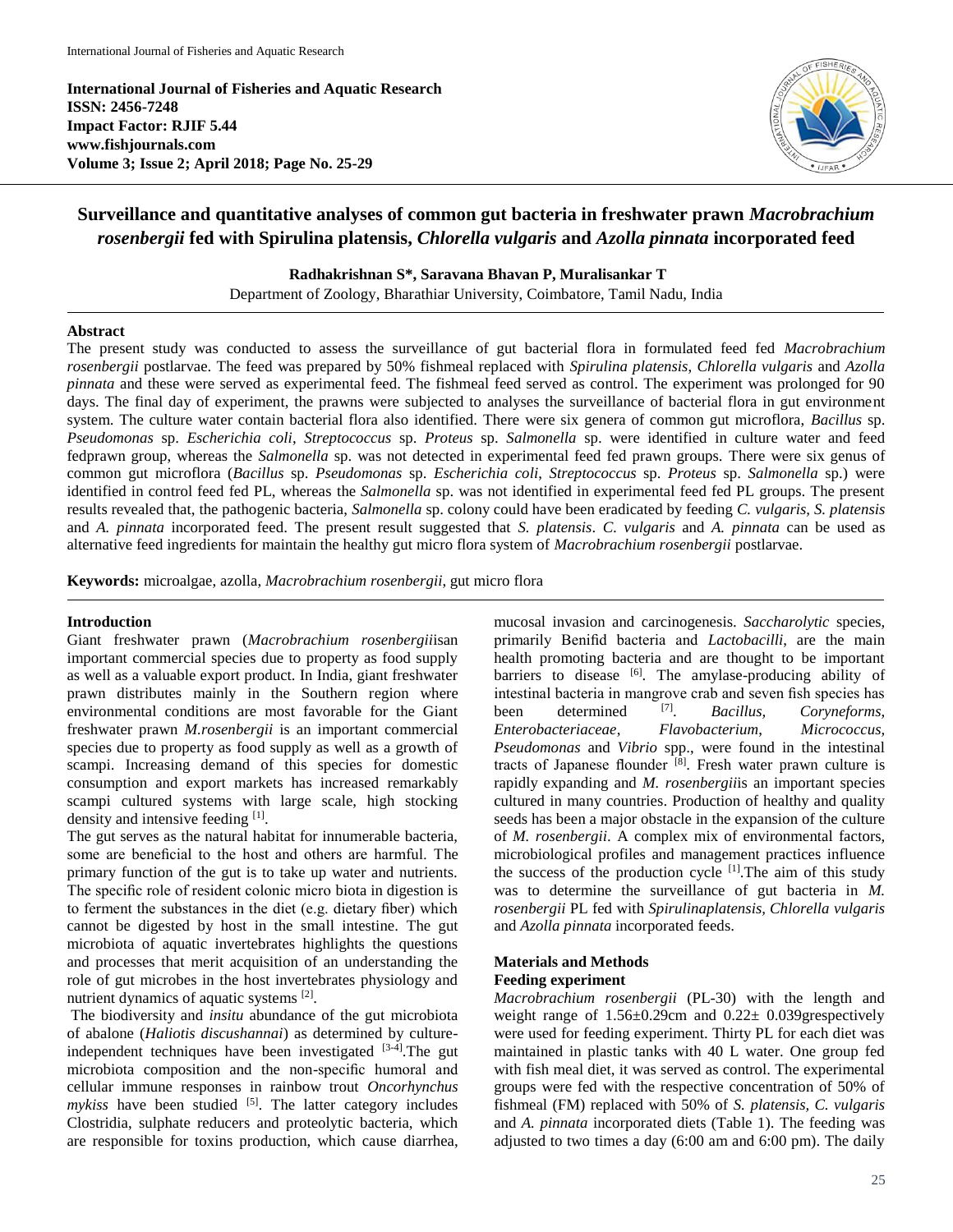ration was given at the rate of 10% of the body weight of PL with two equal half throughout the experimental period. The feeding experiment was prolonged for 90 days; mild aeration

was given continuously in order to maintain the optimal oxygen level.

**Table 1:** Ingredients and proximate composition of experimental diets.

| Ingredients $(g/100g)$       | Control (BI+FM) | Diet-1 S. platensis | Diet-2 C. vulgaris | Diet-3 A. pinnata                                                                                                                                                                                                                                                                                                                                                                                           |
|------------------------------|-----------------|---------------------|--------------------|-------------------------------------------------------------------------------------------------------------------------------------------------------------------------------------------------------------------------------------------------------------------------------------------------------------------------------------------------------------------------------------------------------------|
| Fishmeal                     | 25              | 12.5                | 12.5               | 12.5                                                                                                                                                                                                                                                                                                                                                                                                        |
| Groundnut oil cake           | 25              | 25                  | 25                 | 25                                                                                                                                                                                                                                                                                                                                                                                                          |
| Soybean meal                 | 25              | 25                  | 25                 | 25                                                                                                                                                                                                                                                                                                                                                                                                          |
| Wheat bran                   | 10              | 10                  | 10                 | 10                                                                                                                                                                                                                                                                                                                                                                                                          |
| Egg albumin                  | 7               | 7                   | 7                  | 7                                                                                                                                                                                                                                                                                                                                                                                                           |
| Tapioca flour                |                 | 5                   | 5                  |                                                                                                                                                                                                                                                                                                                                                                                                             |
| Sunflower oil                | 2               | 2                   | $\mathfrak{D}$     | $\mathfrak{D}_{1}^{(1)} = \mathfrak{D}_{2}^{(1)} = \mathfrak{D}_{2}^{(1)} = \mathfrak{D}_{2}^{(1)} = \mathfrak{D}_{2}^{(1)} = \mathfrak{D}_{2}^{(1)} = \mathfrak{D}_{2}^{(1)} = \mathfrak{D}_{2}^{(1)} = \mathfrak{D}_{2}^{(1)} = \mathfrak{D}_{2}^{(1)} = \mathfrak{D}_{2}^{(1)} = \mathfrak{D}_{2}^{(1)} = \mathfrak{D}_{2}^{(1)} = \mathfrak{D}_{2}^{(1)} = \mathfrak{D}_{2}^{(1)} = \mathfrak{D}_{2}^{$ |
| Vitamin mix*                 |                 |                     |                    |                                                                                                                                                                                                                                                                                                                                                                                                             |
| Spirulina/ Chlorella/ Azolla | $\Omega$        | 12.5                | 12.5               | 12.5                                                                                                                                                                                                                                                                                                                                                                                                        |
| Total                        | 100             | 100                 | 100                | 100                                                                                                                                                                                                                                                                                                                                                                                                         |
| Proximate composition        |                 |                     |                    |                                                                                                                                                                                                                                                                                                                                                                                                             |
| Protein                      | 42.02           | 41.38               | 40.93              | 37.48                                                                                                                                                                                                                                                                                                                                                                                                       |
| Carbohydrate                 | 20.48           | 21.30               | 20.88              | 23.64                                                                                                                                                                                                                                                                                                                                                                                                       |
| Lipid                        | 13.70           | 13.46               | 13.41              | 12.30                                                                                                                                                                                                                                                                                                                                                                                                       |
| Ash                          | 11.86           | 13.30               | 13.00              | 12.40                                                                                                                                                                                                                                                                                                                                                                                                       |
| Moisture                     | 9.93            | 8.63                | 8.73               | 8.46                                                                                                                                                                                                                                                                                                                                                                                                        |
| Gross energy $(k, cal/kg-1)$ | 2713.09         | 2850.46             | 3187.71            | 2781.77                                                                                                                                                                                                                                                                                                                                                                                                     |

BI – Basal ingredients; FM – Fishmeal

\*BECOSULES CAPSULES (Each capsule contains):

Thiamine Mononitrate (IP):10mg; Riboflavin (IP):10mg; Pyridoxine Hydrochloride (IP): 3mg;

Vitamin B12 (as tablets 1:100) (IP): 15mcg; Niacinamide (IP):100mg; Calcium pantothenate (IP): 50mg;

Folic acid (IP): 1.5mg; Biotin USP (IP): 100mcg; Ascorbic acid (IP): (150mg)

#### **Isolation of Gut Microbes andIdentification the colonies**

At the end of feeding experiment, the prawns were anaesthetized in an ice bath for 5-10 min and the surface of each prawn was sterilized by immersion for 30 seconds in 70% ethanol. The prawn's intestine was dissected out carefully by incision on the dorsal side of the abdominal portion. The collected intestine samples were stored individually in sterile double strength phosphate buffered saline (PBS) solution (Disodium phosphate (2.3% w/v); sodium phosphate  $(0.6\% \text{ w/v})$  and sodium chloride (1.2% w/v). The intestine samples were individually homogenized by gentle tapping with mortar and pestle upto 2 min. Further the homogenates were subjected to microbiological culture techniques in Bergey's manual [9].The isolated bacterial strains were identified by the following tests: Simple staining, Gram's staining, Spore staining, Motility test, Indole production test, Methyl red test, Voges-Proskauer test, Citrate utilization test, Urea hydrolysis, Kovac's oxidase test, Cysteine desulfurase  $(H_2S)$  production) test, Carbohydrate fermentation test, Nitrate reduction test, Starch hydrolysis test, Casein hydrolysis test, Gelatin hydrolysis test and Catalase test[9].

#### **Enumeration of bacterial load in the intestine of experimental prawn**

Each group of experiment feed fed *M. rosenbergii* PL were collected kept for freezing at -20ºC for 10 min to deactivate. The freeze and deactivate prawnsouter surface were sterilized by using 50 ppm formalin for 30 sec in order to remove the external microflora. The sterilized prawns digestive tracts were dissected out individually and homogenized with phosphate buffered saline (pH 7.2) under aseptic condition. The homogenate were serially diluted up to  $10^{-5}$  dilution individually. From each dilutes 0.5 ml of aliquots were taken and seeded over the surface of freshly prepared nutrient agar plates. The plates were incubated at 37ºC for 24 h.

$$
Bacterial count (CFU/g) = \frac{Number of colonies \times dilution factor}{Volume of sample (g)}
$$

#### **Results**

The presences of common gut microflora in PL fed with 50% FM replaced experimental feeds are presented in Table 2. There were six genera of common gut microflora (*Bacillus* sp. *Pseudomonas* sp. *Escherichia coli*, *Streptococcus* sp. *Proteus* sp. *Salmonella* sp.) were identified in control feed fed PL  $(12\times10^{-5})$ , whereas the *Salmonella* sp. was not identified in experimental feed fed PL groups  $(10\times10^{-5})$ . But the culture water contained this genus of bacteria  $(7.6 \times 10^{-5})$ . The percentage composition of isolated bacteria in experimental PL gut in 29.43 to 35.34% of *Bacillus* sp., 9.00-13.68% of *Pseudomonas* sp., 11.22-19.11% of *Escherichia coli,* 5.45- 13.45% of *Streptococcus* sp.and 12.14-18.71% of *Proteus* sp. were identified. The *Salmonella* sp.was identified in the gut of control feed fed group showed 15.21%. Also, the culture water contained *Bacillus* sp.(20.45%)*, Pseudomonas*sp*.*  (11.00%)*, Escherichia coli,* (24.25%)*, Streptococcus*  sp.(15.44%)*, Proteus* sp*.* (10.21%)and *Salmonella*  sp.(15.21%) were identified. The isolated bacterial genera were identified by the various biochemical methods (Table 3 & 4).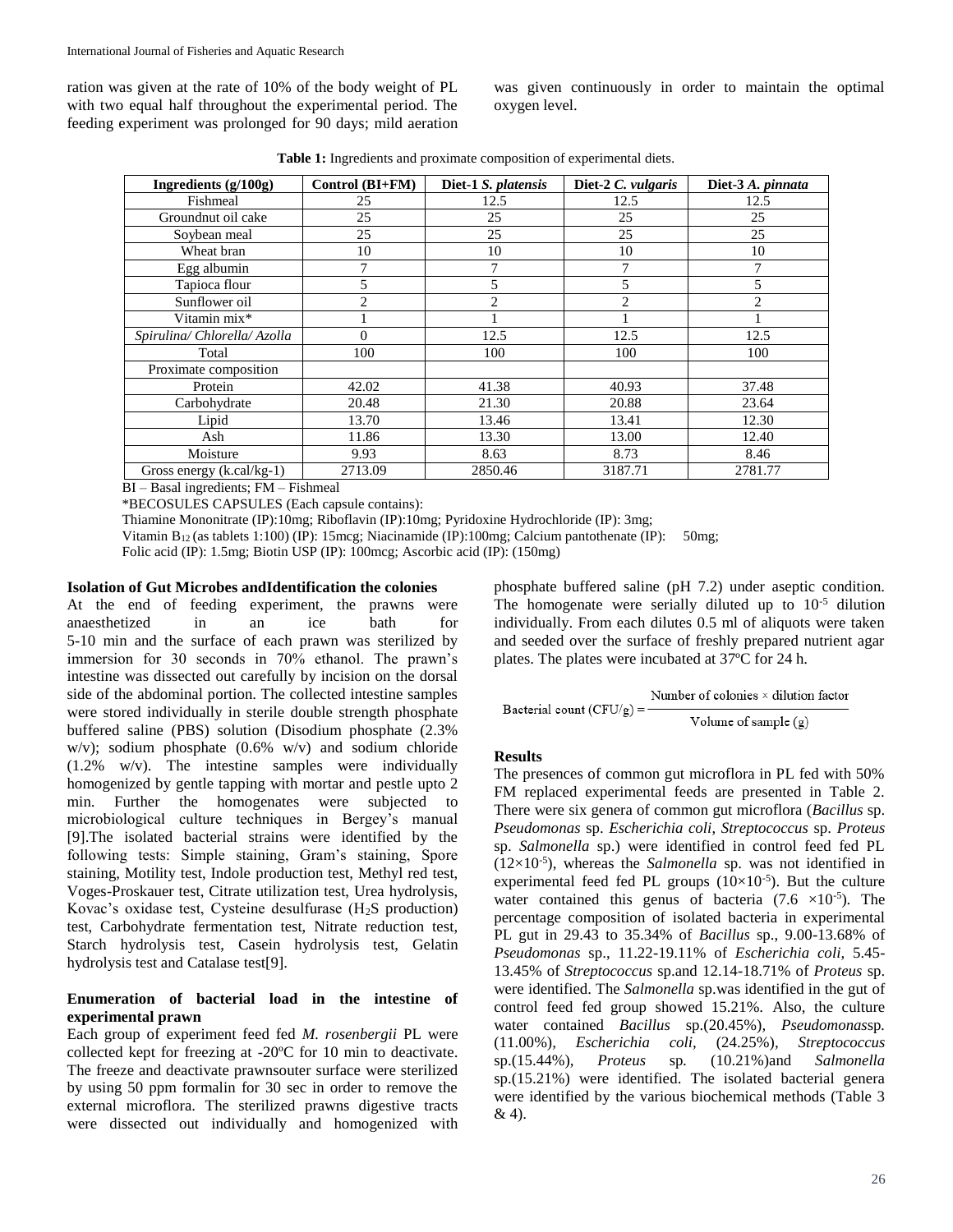**Table 2:** Percentage composition and total viable count of bacterial flora in culture water, and gut of formulated feed fed *M. rosenbergii* PL (Dilution  $10^{-5}$ )

| Sl. No                   | Genera                  | <b>Percentage composition of Bacteria</b> |                   |                 |                |               |  |  |  |  |  |  |  |  |
|--------------------------|-------------------------|-------------------------------------------|-------------------|-----------------|----------------|---------------|--|--|--|--|--|--|--|--|
|                          |                         | <b>Culture water</b>                      | <b>Control PL</b> | S. platensis PL | C. vulgaris PL | A. pinnata PL |  |  |  |  |  |  |  |  |
| 1.                       | <i>Bacillus</i> sp      | 20.45                                     | 29.43             | 32.35           | 35.34          | 30.55         |  |  |  |  |  |  |  |  |
| 2.                       | Pseudomonassp           | 11.00                                     | 13.68             | 10.42           | 9.00           | 11.25         |  |  |  |  |  |  |  |  |
| 3.                       | Escherichia coli        | 24.25                                     | 18.25             | 15.21           | 19.11          | 11.22         |  |  |  |  |  |  |  |  |
| 4.                       | <i>Streptococcus</i> sp | 15.44                                     | 13.45             | 5.45            | 8.21           | 8.20          |  |  |  |  |  |  |  |  |
| 5.                       | <i>Proteus</i> sp       | 10.21                                     | 15.11             | 20.21           | 12.14          | 18.71         |  |  |  |  |  |  |  |  |
| -6.                      | Salmonella sp           | 15.21                                     | 5.68              | NF              | NF             | NF            |  |  |  |  |  |  |  |  |
| Total %                  |                         | 95.60%                                    | 89.60%            | 83.64%          | 83.80%         | 79.93%        |  |  |  |  |  |  |  |  |
| Total Viable count CFU/g |                         | $7.6 \times 10^{-5}$                      | $12x10^{-5}$      | $10x10^{-5}$    | $9x10^{-5}$    | $10x10^{-5}$  |  |  |  |  |  |  |  |  |

NF – Not found

#### **Table 3:** Biochemical characterization of control water

| S. No | <b>Tests</b>             | Bacillus sp.             | Pseudomonas sp. | E. coli                  | Streptococcus sp. | Proteus sp.              | Salmonella sp. |
|-------|--------------------------|--------------------------|-----------------|--------------------------|-------------------|--------------------------|----------------|
| 1.    | Gram's staining          |                          |                 |                          |                   |                          |                |
| 2.    | Motility test            | $^{+}$                   | $^{+}$          | $^{+}$                   | $^{+}$            | $^{+}$                   | $^{+}$         |
| 3.    | Indole test              |                          |                 | $^{+}$                   | -                 | $\overline{\phantom{0}}$ |                |
| 4.    | Methyl red test          |                          |                 | $^{+}$                   |                   | $^{+}$                   |                |
| 5.    | VP test                  | $\overline{\phantom{0}}$ | $^{+}$          | -                        | $^{+}$            | $\overline{\phantom{a}}$ | $^{+}$         |
| 6.    | Citrate Utilization test | $^{+}$                   | $^{+}$          | -                        | $^{+}$            | $^{+}$                   | $^{+}$         |
| 7.    | Starch hydrolases        | $^{+}$                   |                 | $^{+}$                   | $^{+}$            |                          | $^{+}$         |
| 8.    | Gelatin Hydrolases       | $^{+}$                   | $^{+}$          | $^{+}$                   | $^{+}$            | $^{+}$                   | $^{+}$         |
| 9.    | Nitrate reduction test   | $^{+}$                   |                 | $^{+}$                   | $^{+}$            | $^{+}$                   | $^{+}$         |
| 10.   | Oxidase test             |                          | $^{+}$          | $^{+}$                   |                   |                          |                |
| 11.   | Catalase test            | $^{+}$                   | $^{+}$          | $\overline{\phantom{0}}$ |                   |                          |                |
| 12.   | Glucose test             | A                        | A               | A                        | A                 | A                        | A              |
| 13.   | Lactose test             | A                        | <b>NA</b>       | A                        | А                 | <b>NA</b>                | A              |
| 14.   | <b>Sucrose Test</b>      | А                        | A               | A                        | A                 | A                        | A              |
| 15.   | Manitol test             | A                        | $\mathsf{A}$    | A                        | A                 | <b>NA</b>                | A              |

+ Positive; - Negative; A-Acid Production; NA-No Gas production; W- Weak; G-Gas production.

#### **Table 4:** Biochemical characterization of experiment feed fed *M. rosenbergii* PL gut.

| <b>Tests</b>             |                          | Bacillus sp.<br>Pseudomonas sp |                          |                          |              |                          |                          |                          | E. coli        |        |                          |                          |  | Streptococcus sp.        |                          |                          |                          |                          | Proteus sp.              |                          |                          | Salmonella sp.           |                          |    |  |
|--------------------------|--------------------------|--------------------------------|--------------------------|--------------------------|--------------|--------------------------|--------------------------|--------------------------|----------------|--------|--------------------------|--------------------------|--|--------------------------|--------------------------|--------------------------|--------------------------|--------------------------|--------------------------|--------------------------|--------------------------|--------------------------|--------------------------|----|--|
|                          |                          | Groups                         |                          |                          |              | Groups                   |                          |                          |                | Groups |                          |                          |  | Groups                   |                          |                          |                          |                          | Groups                   |                          |                          | Groups                   |                          |    |  |
|                          |                          | SP                             | <b>CV</b>                | AP                       | $\mathbf{C}$ | SP                       | <b>CV</b>                | AP                       |                |        | C SP CV AP C             |                          |  | <b>SP</b>                | CV                       | AP                       | $\mathbf{C}$             | <b>SP</b>                | <b>CV</b>                | AP                       | C                        | <b>SP</b>                | CV                       | AP |  |
| Gram's staining          | $+$                      |                                | $+$                      | $+$                      |              |                          | $\overline{\phantom{0}}$ | $\overline{\phantom{0}}$ |                |        |                          | $\overline{\phantom{a}}$ |  | $^{+}$                   | $^{+}$                   | $^{+}$                   | $\overline{\phantom{0}}$ | $\overline{\phantom{0}}$ | ۰                        | $\overline{\phantom{a}}$ |                          | $\overline{\phantom{0}}$ |                          |    |  |
| Motility test            | $+$                      | $^{+}$                         | $^{+}$                   | $^{+}$                   | $^{+}$       | $^{+}$                   | $^{+}$                   | $+$                      |                | $^+$   | +                        |                          |  | $+$                      | $^{+}$                   | $^{+}$                   | $^{+}$                   | $^{+}$                   | $^{+}$                   | $^{+}$                   | $^{+}$                   | $\overline{\phantom{0}}$ |                          |    |  |
| Indole test              | $\overline{\phantom{a}}$ |                                | $\overline{\phantom{a}}$ | $\overline{\phantom{0}}$ |              |                          | $\overline{\phantom{0}}$ | $\overline{\phantom{a}}$ |                | $^{+}$ |                          |                          |  | $\overline{\phantom{a}}$ | ٠                        | $\overline{\phantom{0}}$ | $\overline{\phantom{a}}$ | $\overline{\phantom{0}}$ |                          |                          |                          | $\overline{\phantom{0}}$ |                          |    |  |
| Methyl red test          | $\overline{\phantom{0}}$ | $\overline{\phantom{0}}$       | $\overline{\phantom{0}}$ | $\overline{\phantom{0}}$ |              | $\overline{\phantom{0}}$ | $\overline{\phantom{0}}$ | $\overline{\phantom{0}}$ |                | $^{+}$ |                          |                          |  | $\overline{\phantom{0}}$ | $\overline{\phantom{0}}$ | $\overline{\phantom{0}}$ | $^{+}$                   | $^{+}$                   | $^{+}$                   | $^{+}$                   | $^{+}$                   | $\overline{\phantom{0}}$ |                          |    |  |
| VP test                  | $\overline{\phantom{0}}$ |                                | $\overline{\phantom{a}}$ | ٠                        | $+$          | $^{+}$                   | $^{+}$                   | $+$                      |                |        |                          |                          |  | $^{+}$                   | $^{+}$                   | $^{+}$                   | $\overline{\phantom{a}}$ | $\overline{\phantom{0}}$ |                          | ۳                        |                          | $\overline{\phantom{0}}$ |                          |    |  |
| Citrate Utilization test | $+$                      | $^{+}$                         | $^{+}$                   | $^{+}$                   | $^{+}$       | $^{+}$                   | $^{+}$                   | $^{+}$                   |                |        |                          | $\overline{\phantom{0}}$ |  | $^{+}$                   | $^{+}$                   | $^{+}$                   | $^{+}$                   | $^{+}$                   | $^{+}$                   | $+$                      | $^{+}$                   | $\overline{\phantom{0}}$ |                          |    |  |
| Starch hydrolases        | $+$                      | $^{+}$                         | $^{+}$                   | $^{+}$                   |              |                          |                          | $\overline{\phantom{0}}$ | $^{+}$         | $^{+}$ | $^{+}$                   |                          |  | $^{+}$                   | $^{+}$                   | $^{+}$                   | $\overline{\phantom{0}}$ | $\overline{\phantom{0}}$ |                          | ۳                        | $^{+}$                   | $\overline{\phantom{0}}$ |                          |    |  |
| Gelatin Hydrolases       | $+$                      | $^{+}$                         | $^{+}$                   | $^{+}$                   | $+$          | $^{+}$                   | $^{+}$                   | $+$                      | $^{+}$         | $^{+}$ | $^{+}$                   |                          |  | $^{+}$                   | $^{+}$                   | $^{+}$                   | $^{+}$                   | $^{+}$                   | $^{+}$                   | $+$                      | $\overline{\phantom{a}}$ | $\overline{\phantom{0}}$ |                          |    |  |
| Nitrate reduction test   | $+$                      | $^{+}$                         | $+$                      | $^{+}$                   |              |                          |                          | $\overline{\phantom{a}}$ | $+$            | $^{+}$ | $^+$                     |                          |  | $^{+}$                   | $^{+}$                   | $^{+}$                   | $^{+}$                   | $^{+}$                   | $^{+}$                   | $^{+}$                   | $^{+}$                   | $\overline{\phantom{0}}$ |                          |    |  |
| Oxidase test             | $\overline{\phantom{a}}$ | ٠                              | $\overline{\phantom{a}}$ | ۰                        | $^{+}$       | $^{+}$                   | $^{+}$                   | $+$                      |                | $^{+}$ | $^{+}$                   |                          |  | $\overline{\phantom{a}}$ | $\overline{\phantom{0}}$ | $\overline{\phantom{0}}$ | $\overline{\phantom{0}}$ | $\overline{\phantom{a}}$ | $\overline{\phantom{0}}$ |                          |                          | $\overline{\phantom{0}}$ |                          |    |  |
| Catalase test            | $+$                      | $^{+}$                         | $+$                      | $^{+}$                   | $^{+}$       | $^{+}$                   | $^{+}$                   | $^{+}$                   |                |        | $\overline{\phantom{a}}$ | $\overline{\phantom{0}}$ |  | $\overline{\phantom{a}}$ | $\overline{\phantom{0}}$ | $\overline{\phantom{0}}$ | $\overline{\phantom{0}}$ | $\overline{\phantom{a}}$ | $\overline{\phantom{0}}$ | $\overline{\phantom{a}}$ | $^{+}$                   | $\overline{\phantom{0}}$ | $\overline{\phantom{0}}$ |    |  |
| Glucose test             | A                        | A                              | A                        | A                        | A            | A                        | A                        | A                        |                |        | A A A A A                |                          |  | A                        | A                        | $\overline{A}$           | A                        | A                        | А                        | A                        | A                        | $\overline{\phantom{0}}$ |                          |    |  |
| Lactose test             | $\mathbf{A}$             | A                              | A                        | A                        | <b>NA</b>    | NA                       | <b>NA</b>                | <b>NA</b>                |                |        | $A$ $A$ $A$ $A$          |                          |  | A                        | A                        | $\overline{A}$           |                          |                          | NA NA NA NA NA           |                          |                          | $\overline{\phantom{0}}$ |                          |    |  |
| <b>Sucrose Test</b>      | A                        | A                              | A                        | A                        | А            | A                        | А                        | A                        | $\mathbf{A}$   |        |                          | A A A                    |  | A                        | A                        | $\overline{A}$           | А                        | A                        | A                        | A                        | NA                       | $\overline{\phantom{0}}$ |                          |    |  |
| Manitol test             | $\mathbf{A}$             |                                | A                        | A                        | А            | A                        | А                        | A                        | $\overline{A}$ |        |                          | $A$ $A$                  |  | A                        | A                        | $\overline{A}$           |                          |                          | <b>NA NA NA NA</b>       |                          | A                        |                          |                          |    |  |

Groups; C- Control; SP- *Spirulina platensis*; CV – *Chlorella vulgaris*; AP – *Azolla pinnata*

+ Positive; - Negative; A-Acid Production; NA-No Gas production; W- Weak; G-Gas production.

#### **Discussion**

Micro algae have been shown to positive effect son fish larvae during first feeding, and this has been attributed improvement of the nutritional quality of the live feed  $[10]$ , and to microbial factors [11]. Addition of algae to the water in fish tanks alters the composition of the bacterial flora associated with larvae

[12] and bacterial growth and composition of the flora in the water depends on both the algal species and state of growth of the algae <sup>[13]</sup>. How microalgae affect the bacterial flora of live feed animals has so far not been studied. The earlier hypothesized that the microalgae contribute to a change in the bacterial composition of live feed organisms, and also reduce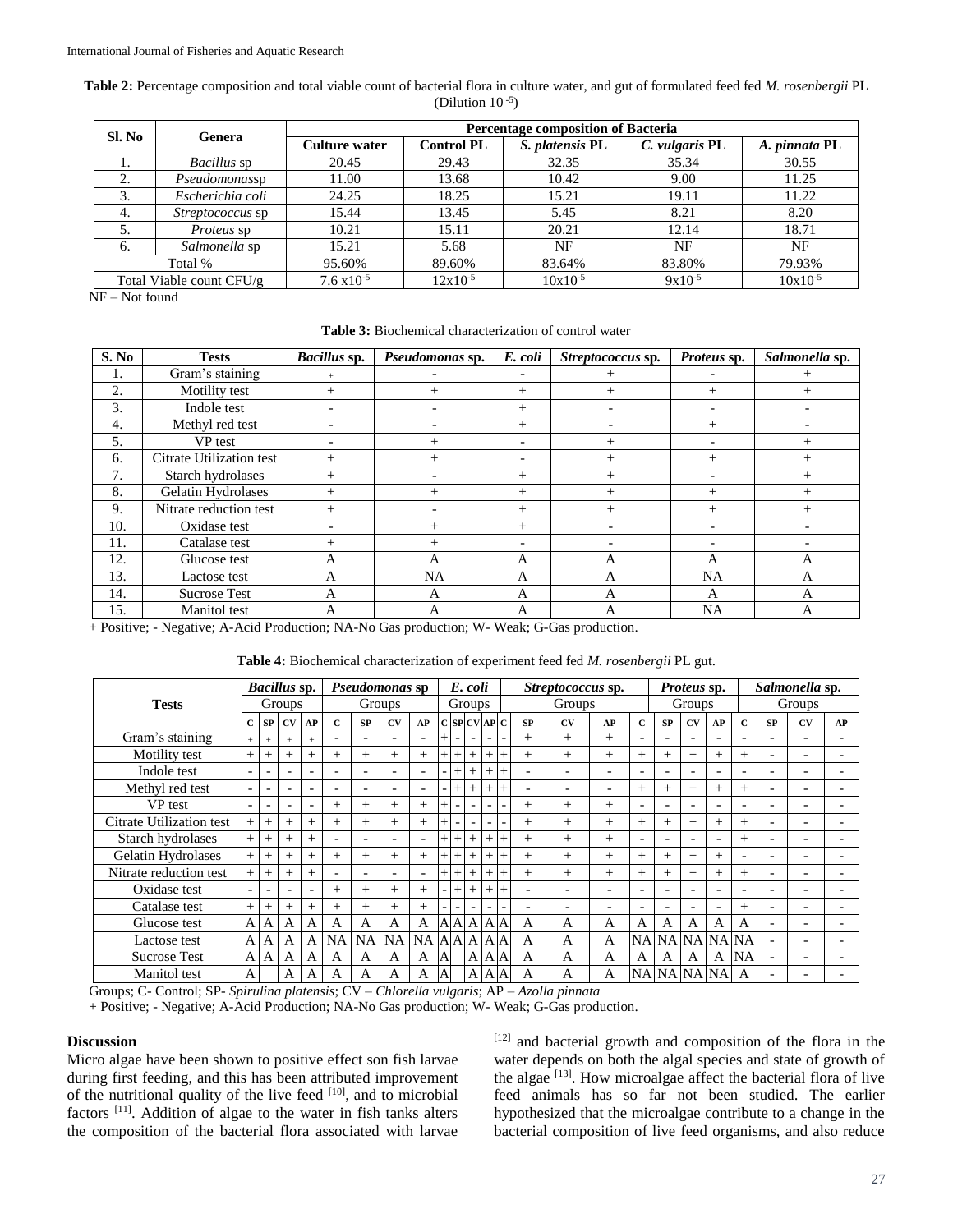numbers, by expelling the gut contents which act as a substrate for bacterial proliferation and algae can possibly affect the bacterial community in the live feed by production of antibacterial substances as reported for *Tetraselmis* [14-17]. A comprehensive knowledge of the qualitative and quantitative aspects of the micro flora in water and those associated with larvae is a prerequisite for developing a strategy for microbial control  $^{[18]}$ .

In the present study, genus *Bacillus* sp. were identified in all PL gut and culture water. The experimental feeds fed groups especially microalgae *S. platensis* and *C. vulgaris* incorporated feed fed group showed higher percentage of composition in *Bacillus* sp. The Gram-positive bacteria, particularly members of the genus *Bacillus*, do secrete a wide range of exo-enzymes  $[19]$ . The presence of the probiont may in some way stimulate endogenous enzymes produced by the shrimp [20]. The *Bacillus* genus has not been reported as pathogens of the aquatic organisms [19], its application has been promoted and more widely accepted within the aquaculture industry <sup>[21]</sup>. *Bacillus* sp. are able to produce antibiotics, amino acids and enzymes [22]. Consequently, *Bacillus* probiotics may have positive nutritional effects on fish [23]. Therefore, administered *Bacillus* gave rise to the fry resistance to pathogens and enhanced survival by producing inhibitory substances to other microorganisms. The *Bacillus* species produce proteases (for example, subtilin), which helps in digestion [22]. They are also said to produce vitamin K and  $B_{12}$  [24]. Gram-positive bacteria, including members of the genus *Bacillus* might have supplied digestive enzymes and certain essential nutrients to promote better growth. *Bacillus subtilis* and *B. leicheniformis* can break down proteins and carbohydrates [25]. So it can be suggested that administration of *Bacillus* bacteria to trout fry results in enhanced digestion of food and improved growth, including low food conversion ratio (FCR), and high specific growth rate (SGR). High protein efficiency ratio (PER) as well as greater protein values of carcass in probiotic treatments may be due to proteins secreted by members of genus *Bacillus* [24] .

In the present study, few common bacterial colonies also determined in the culture water and gut of experimental feed fed prawns. There are Pseudomonassp. *Escherichia coli* and *Proteus* sp. Similarly, *Pseudomonas* sp., and *E. coli* were reported in hatchery cultured *M. rosenbergii* [1] . The presentation of genera *Pseudomonas* was previously reported in *M. rosenbergii* [26-27] in *P. indicus* [28] larval cultures. Genes *Pseudomonas, E. coli* and *Proteus* bacteria were also isolated in the gut of *M. rosenbergii* and culture system [29]. Some dominant diverse bacterial flora like, *Aeromonas, Plesiomonas*, *Photo bacterium, Pseudo alteromonas, Pseudomonas* and *Vibrio* presentation were reported in wild and cultured prawns *F. Merguiensis* [30]. The similarity existing in the intestine bacterial flora of cultured prawns suggests the host specificity of intestinal microbial colonization. An understanding of the host intestinal bacterial floral interactions is of much significance for the development of a healthy cultivation environment and also to optimize the potential species growth [31].

In the present study, *Salmonella* sp. was isolated in the culture water and control PL gut. *Salmonella* sp. is a pathogenic bacteria and itis an indicator microorganism of adulteration and fecal pollution which are not indigenous to the aquatic environments  $^{[32-34]}$ . It is commonly found in food products and water samples  $^{[35]}$ . Products such as fish meal, meat, bone meal, maize and soy products may be contaminated with this  $b$ acterium at high prevalence  $[36]$ . In the present study, the *Salmonella* sp. was eradicate in the fishmeal replacement with *S. platensis*, *C. vulgaris* and *A. pinnata* incorporated feed fed PL gut.A heterotrophically grown, spray-dried unicellular algae, *Tetrasel missuecica*, has been used as a feed for penaeids and as a feed-additive for salmonids with data revealing a reduction in the level of bacterial diseases. It was suggested that the mode of action may have reflected the presence of unspecified antimicrobial compounds in the algal cells [16-17] .

#### **Conclusion**

There were six genus of common gut micro flora (*Bacillus* sp. *Pseudomonas* sp. *Escherichia coli*, *Streptococcus* sp. *Proteus* sp. *Salmonella* sp.) were identified in control feed fed PL, whereas the *Salmonella* sp. was not identified in experimental feed fed PL groups. Therefore, it is presumed that, the pathogenic bacteria, *Salmonella* sp. colony could have been eradicated by feeding *C. vulgaris, S. platensis* and *A. pinnata*. Hence, the harmful bacterial load was reduced in the gut of experimental PL groups. The revealed result was suggesting that *S. platensis*. *C. vulgaris* and *A. pinnata* can be used to feed formulation for *Macrobrachium* culture. It can be beneficial to maintain the gut micro flora system of *M. rosenbergii* post larvae.

#### **Acknowledgements**

The author is very grateful to the University Grants Commission, New Delhi, India for providing the financial support in the form of UGC-MRP Project fellow and Research Fellowship in Science for Meritorious Students (RFSMS) during the period of doctoral study.

#### **References**

- 1. Prakash M, Karmegam N. A study on bacterial flora associated with fresh water prawn, Macrobrachium rosenbergii. International Journal of current research and Academic review. 2013; 1 (1):1-16.
- 2. Ramesh kumar G, Ravichandran S, Chandrasekar A, Ajithkumar T. Gut microbiota of crabs from the Vellar estuary, southeast coast of India. Microbial ecology in Health and Disease. 2009; 21**:**178-182.
- 3. Tanaka R, Ootsubo M, Sawabe T, Ezura Y, Tajima K. Biodiversity and in situ abundance of gut microflora of abalone (Haliotis discus hannai) determined by cultureindependent techniques. Aquaculture. 2004; 241:453-463.
- 4. Ravichandran S, Kannupandi T. Total heterotrophic bacterial load in decomposing mangrove litter and gut of crabs. Asian Journal of Microbiology. 2005; 7**:**861-864.
- 5. Panigrahi A, Kiron V, Kobayashi T, Puangkaew J, Satoh S, Sugita H. Immune responses in rainbow trout *Oncorhynchus mykiss* induced by a potential probiotic bacteria *Lactobacillus rhamnosus* JCM 1136. Veterinary Immunology and Immunopathology. 2004; 102:379-388.
- 6. Salminen S, Bouley S, Boutron-Ruault MC, Cummings